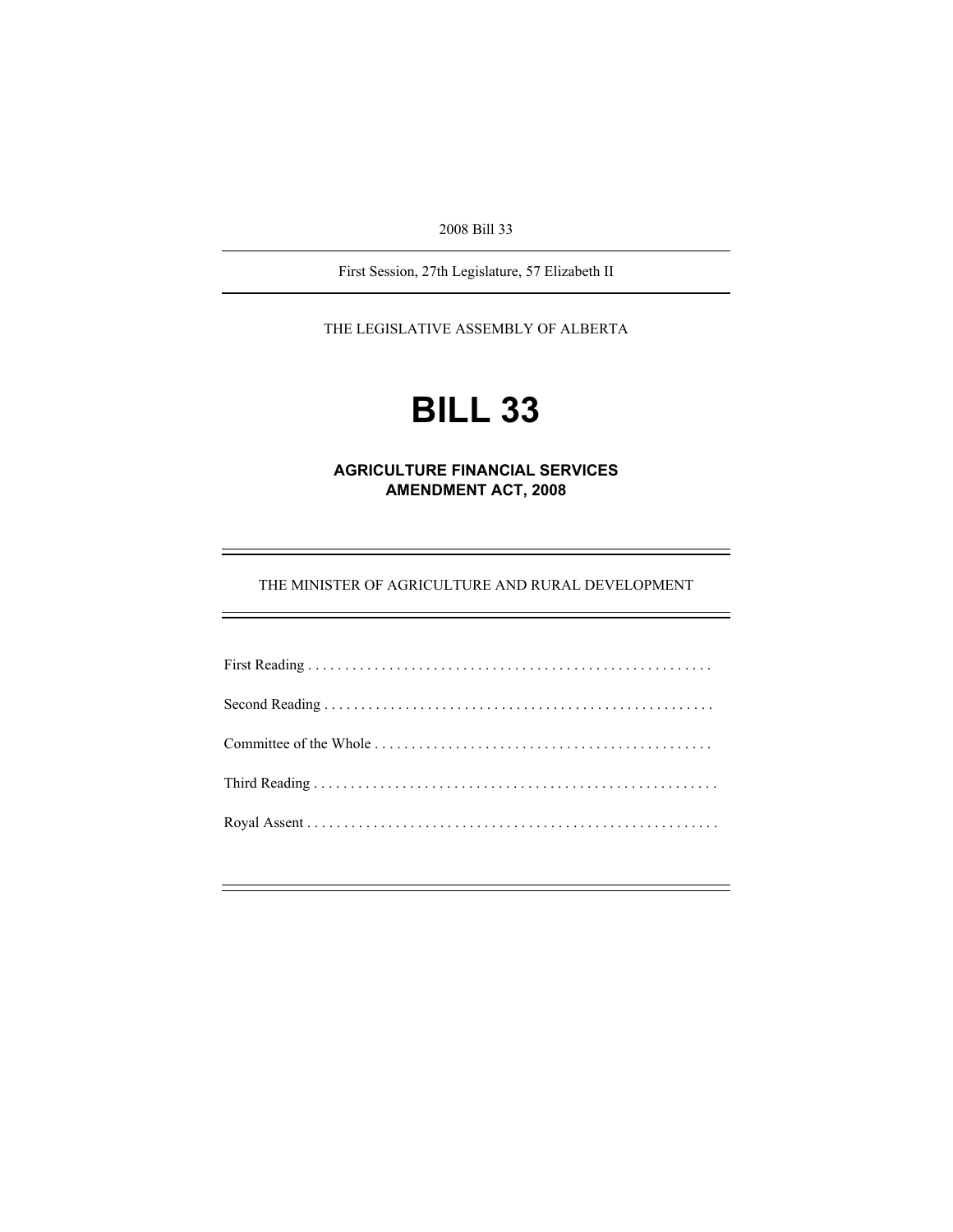*Bill 33* 

## **BILL 33**

2008

## **AGRICULTURE FINANCIAL SERVICES AMENDMENT ACT, 2008**

*(Assented to , 2008)* 

HER MAJESTY, by and with the advice and consent of the Legislative Assembly of Alberta, enacts as follows:

## **Amends RSA 2000 cA-12**

**1 The** *Agriculture Financial Services Act* **is amended by this Act.**

## **2 Section 1 is amended**

- **(a) by adding the following after clause (a):**
- (a.1) "agricultural product" means a crop or livestock;
- **(b) by repealing clause (f) and substituting the following:**
	- (f) "insurable agricultural product" means an agricultural product for which the Corporation provides insurance coverage;
- **(c) in clause (g)(i) by striking out** "insurable crop" **and**  substituting "insurable agricultural product";
- **(d) by adding the following after clause (i):** 
	- (j) "revenue insurance" means a revenue insurance program established by the Corporation under the regulations.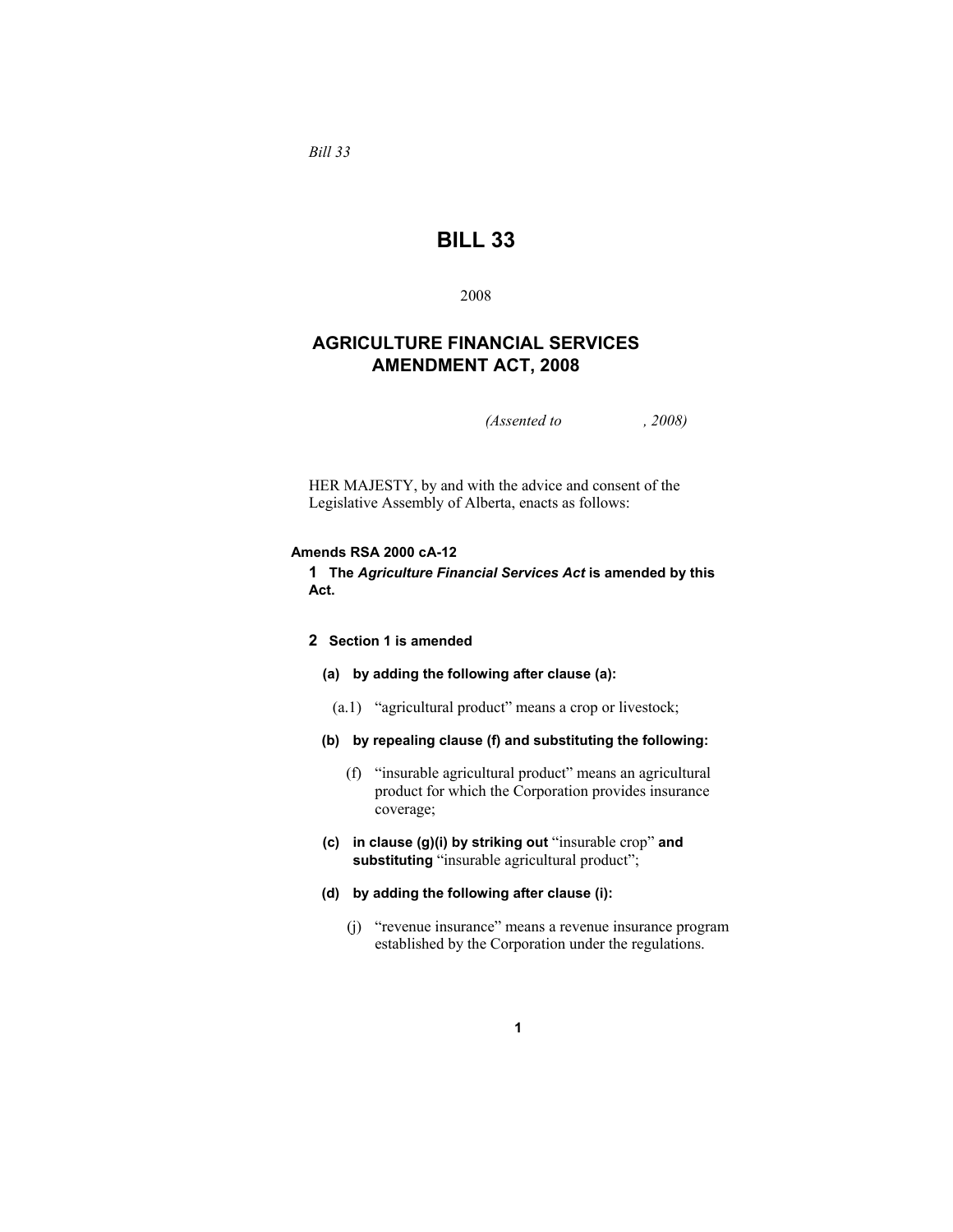## **Explanatory Notes**

**1** Amends chapter A-12 of the Revised Statutes of Alberta 2000.

## **2** Section 1 presently reads in part:

## *1 In this Act,*

- *(f) "insurable crop" means a crop for which the Corporation will provide insurance coverage;*
- *(g) "insurable person" means a person who* 
	- *(i) has an insurable interest in an insurable crop, or*
	- *(ii) is otherwise eligible to acquire insurance that is provided for under this Act;*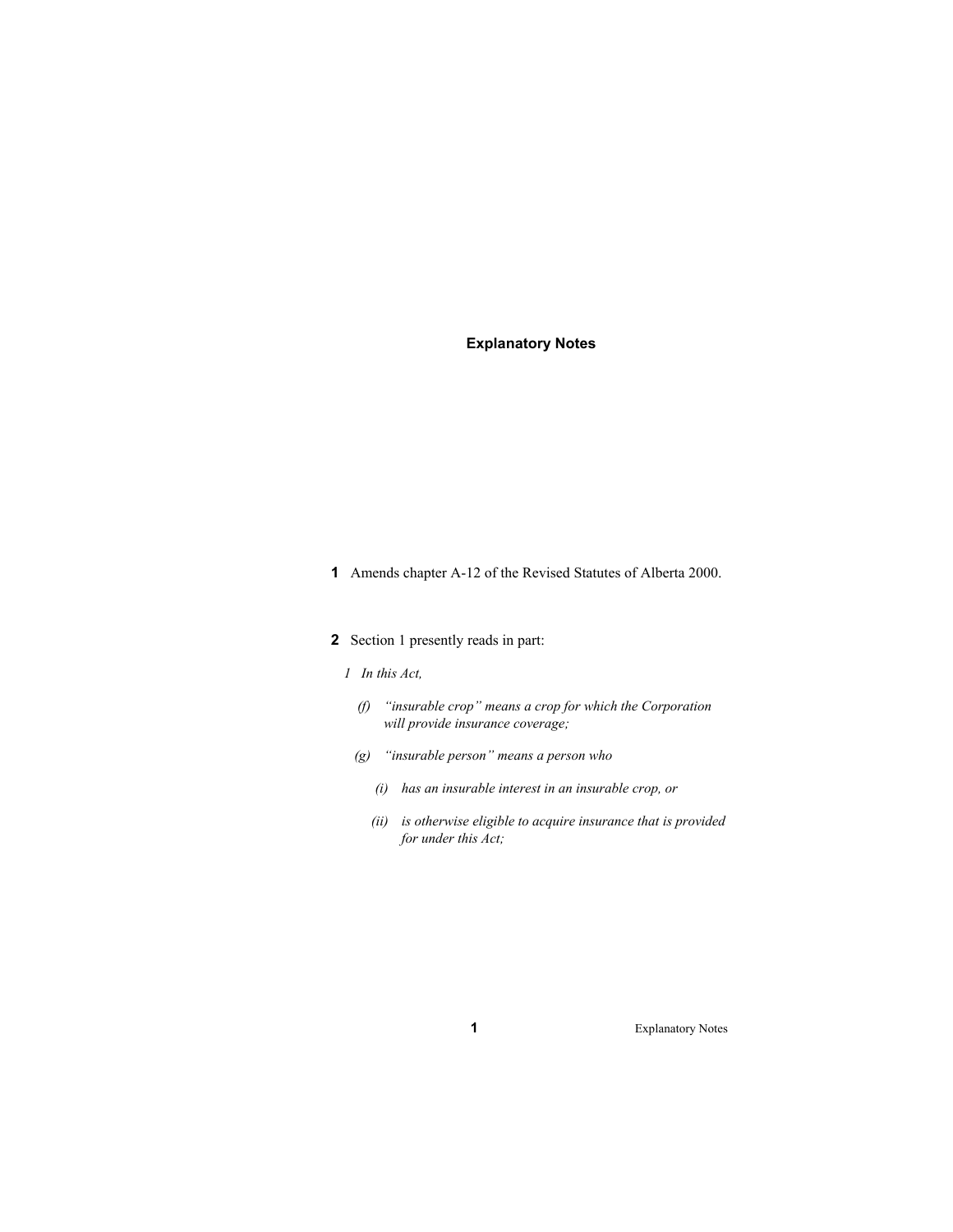## **3 Section 20 is amended**

- **(a) by repealing clause (b);**
- **(b) in clause (c) by striking out** "hail insurance, crop insurance" **and substituting** "agricultural product insurance".

**4 Section 21 is amended by striking out** "crop insurance" **wherever it occurs and substituting** "agricultural product insurance".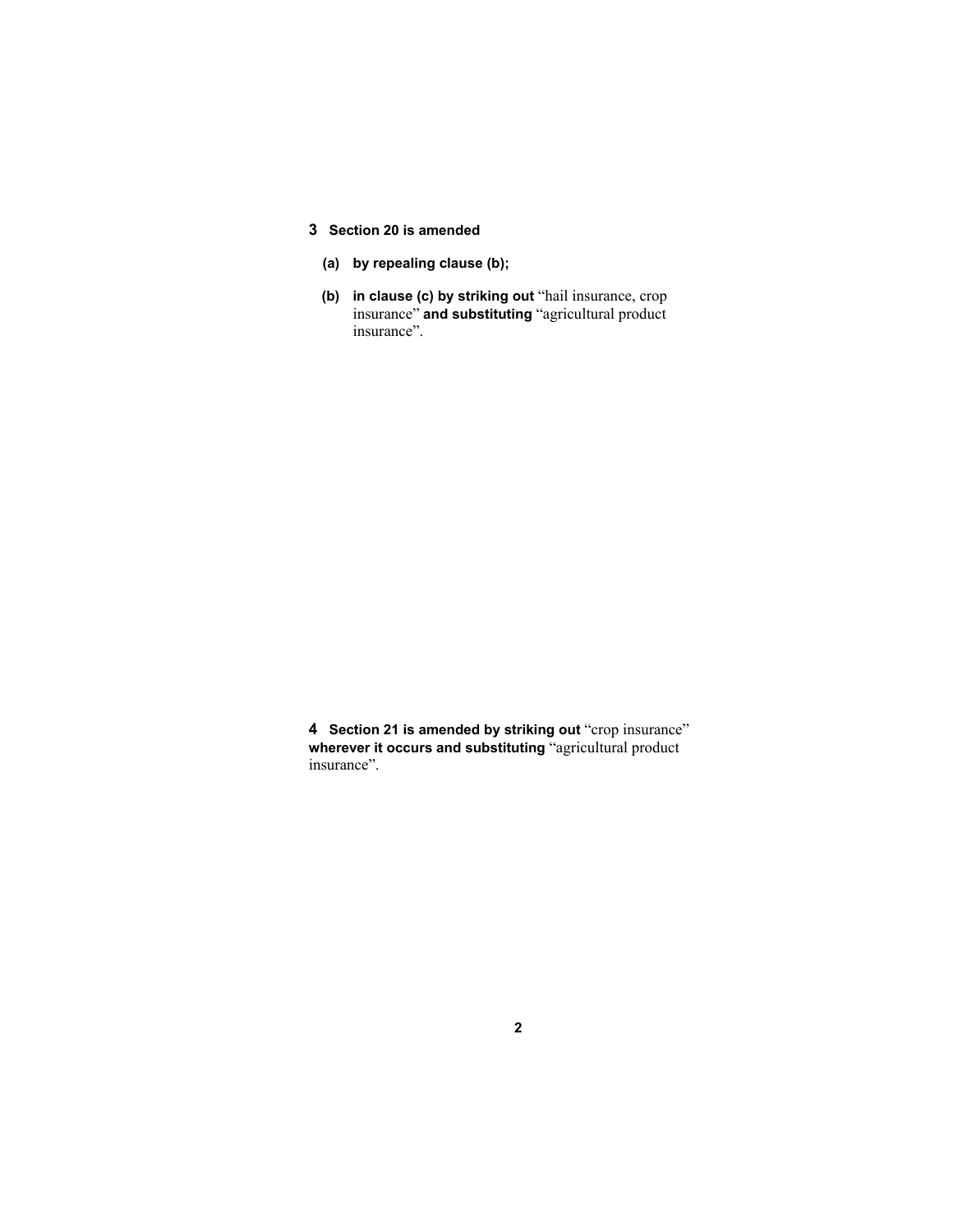## **3** Section 20 presently reads:

- *20 For the purposes of enabling the Corporation* 
	- *(a) to meet its obligations with respect to the business of lending funds and providing financial assistance under Part 2, Division 1,*
	- *(b) to meet its obligations with respect to the business of hail insurance carried out under Part 2, Division 2,*
	- *(c) to meet its obligations with respect to* 
		- *(i) the business of providing insurance other than hail insurance, crop insurance or revenue insurance, or*
		- *(ii) the provision of compensation programs or plans,*
		- *and*
	- *(d) to meet its obligations with respect to the issuing of local opportunity bonds under Part 2, Division 3,*

*the Lieutenant Governor in Council may, on any terms and conditions that the Lieutenant Governor in Council may prescribe, authorize the Minister of Finance to advance to the Corporation from the General Revenue Fund money required by the Corporation for those purposes.* 

#### **4** Section 21 presently reads:

*21(1) For the purposes of enabling the Corporation to meet its obligations with respect to the business of crop insurance, the Minister of Finance, on the requisition of the Minister, may from time to time advance to the Corporation from the General Revenue Fund,* 

 *(a) in the case of premiums and expenses, an amount that is equal to all or part of the amount or estimated amount that a government or another person, other than the Corporation, is or will be liable to pay to the Government of Alberta pursuant to a federal-provincial agreement or other agreement entered into in respect of crop insurance, and*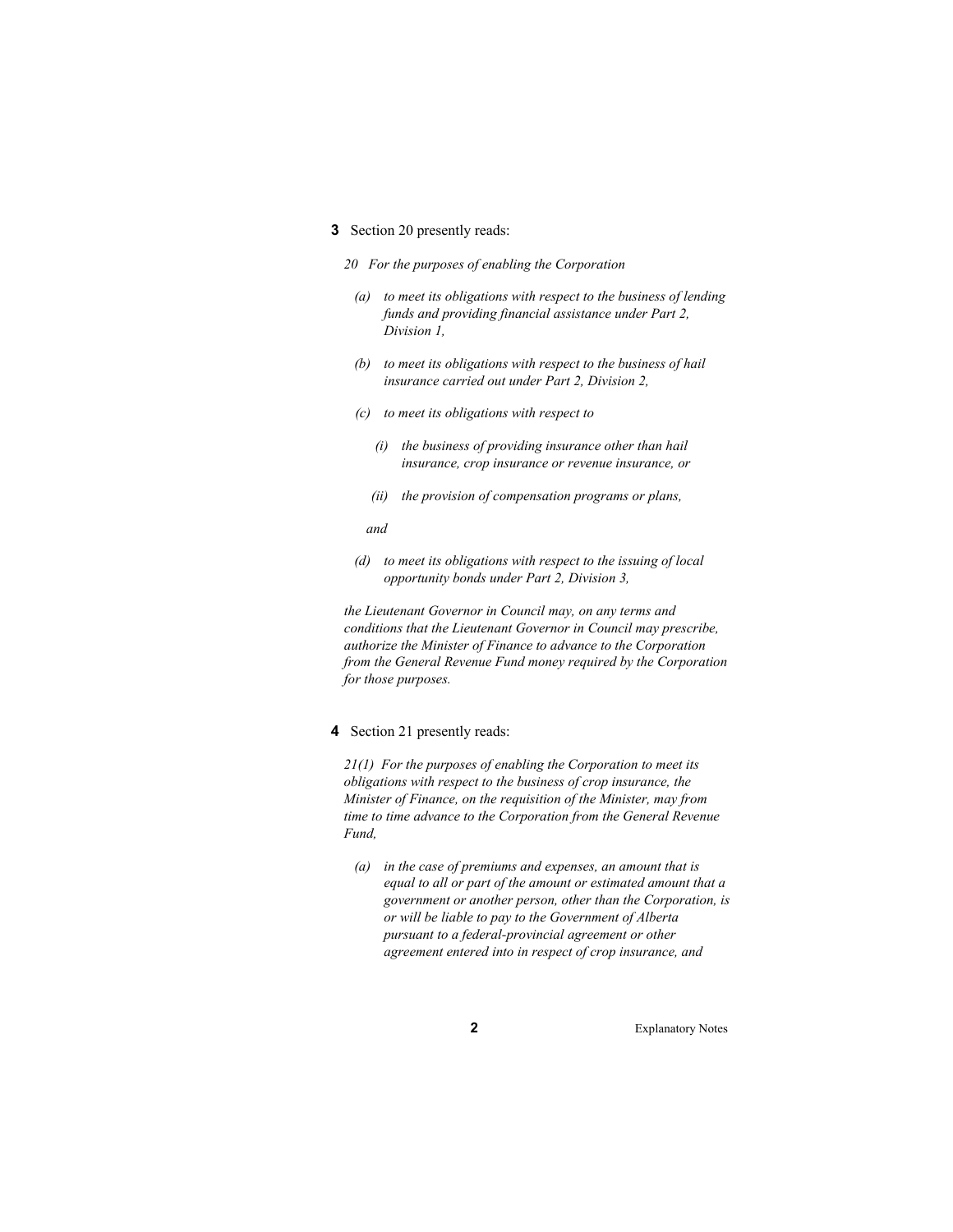Section 23(a) is amended by striking out "crop insurance" **and substituting** "agricultural product insurance".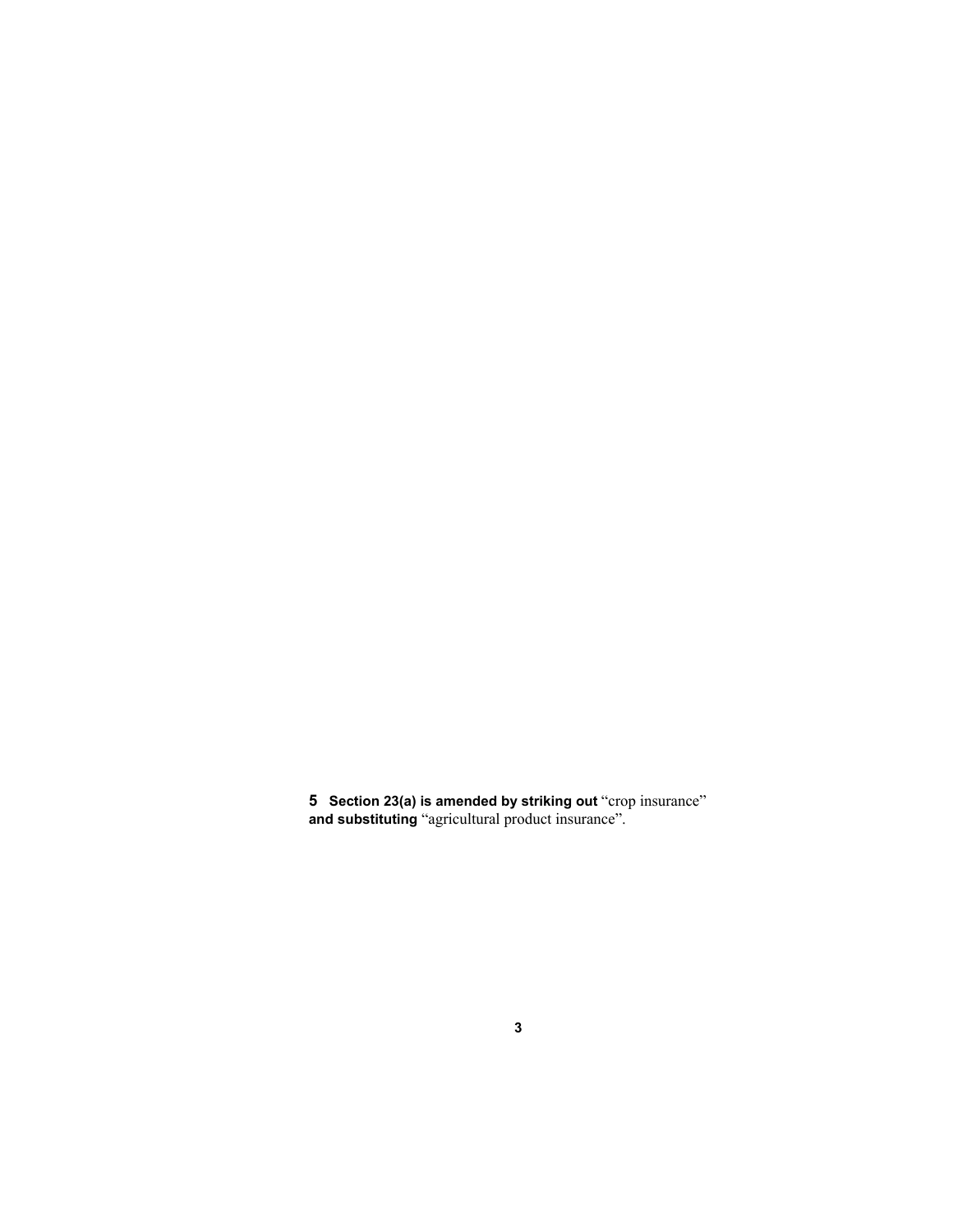- *(b) in the case of indemnities, an amount that is equal to all or part of the amount or estimated amount that will be required from the Government of Alberta or another government or person, other than the Corporation, pursuant to a federal-provincial agreement or other agreement entered into in respect of crop insurance.*
- *(2) Notwithstanding subsection (1),*
- *(a) the aggregate outstanding amount advanced under subsection (1)(a) must not at any one time exceed \$100 000 000, and*
- *(b) the aggregate outstanding amount advanced under subsection (1)(b) must not at any one time exceed \$200 000 000.*

*(3) The Lieutenant Governor in Council may, on any terms and conditions that the Lieutenant Governor in Council may prescribe, authorize the Minister of Finance to advance to the Corporation from the General Revenue Fund money required by the Corporation to enable the Corporation to meet its obligations with respect to the business of crop insurance where,* 

- *(a) in the case of money required in respect of premiums, the aggregate outstanding amount of the advances made under subsection (1)(a) has, at any one time, reached \$100 000 000, and*
- *(b) in the case of money required in respect of indemnities, the aggregate outstanding amount of the advances made under subsection (1)(b) has, at any one time, reached \$200 000 000.*
- **5** Section 23 presently reads:
	- *23 Money advanced to the Corporation* 
		- *(a) under section 21 shall not, unless contributions are made pursuant to a federal-provincial agreement or other agreement entered into in respect of crop insurance, or*
	- *(b) under section 22 shall not, unless contributions are made pursuant to a federal-provincial agreement or other agreement entered into in respect of revenue insurance,*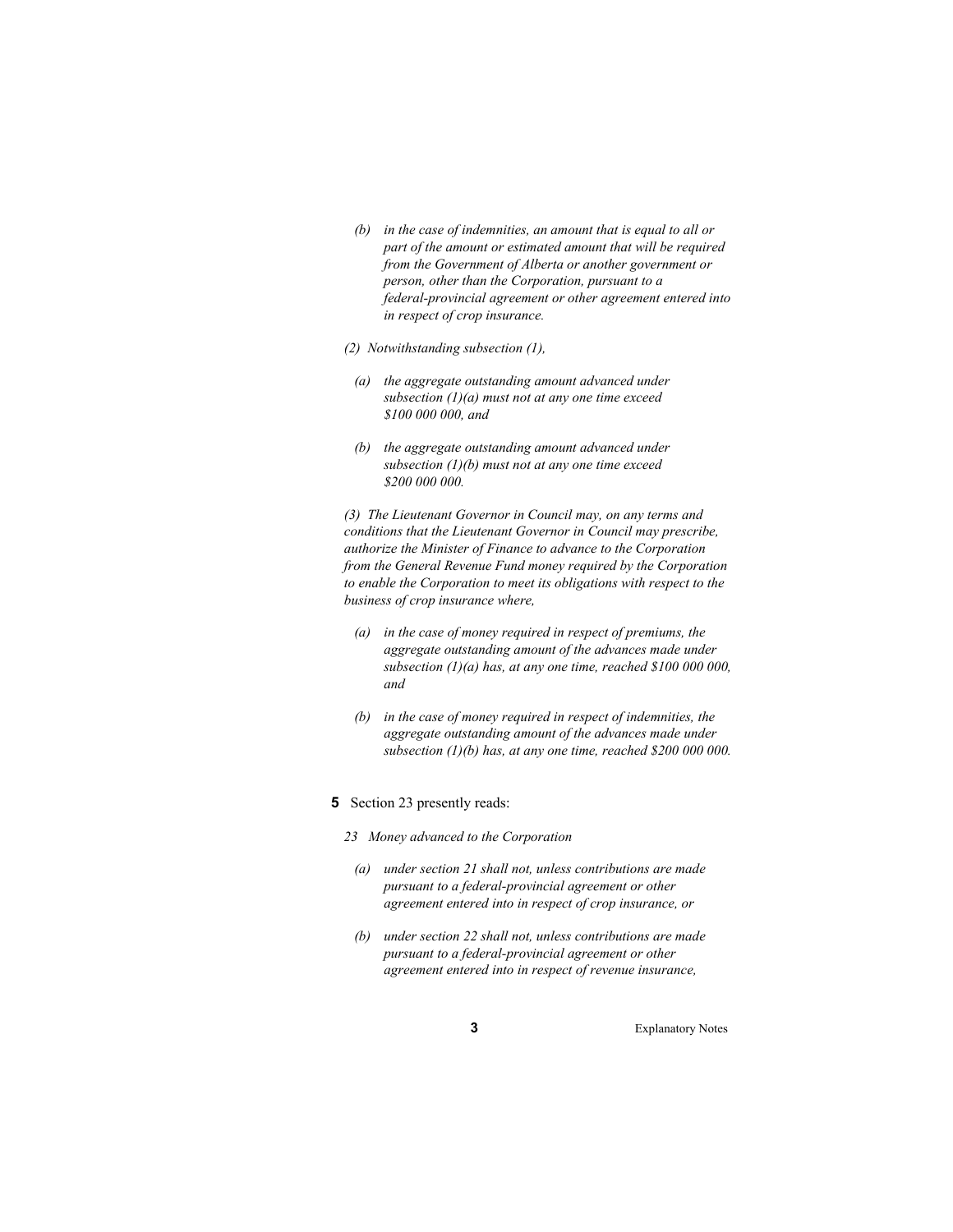## **6 Section 29(1) is amended**

- **(a) by repealing clause (a) and substituting the following:**
	- (a) make a loan in which the Corporation advances from its own funds more than the amount prescribed by the regulations;
- **(b) in clauses (b) and (c) by striking out** "\$2 000 000" **and**  substituting "the amount prescribed by the regulations".

## **7 Section 37(d) is repealed and the following is substituted:**

(d) prescribing the amount for the purpose of section 29(1);

## **8 Section 39(1)(b) is repealed and the following is substituted:**

 (b) in the case where the insurance is to be placed on an agricultural product, that person has an interest in that agricultural product and the agricultural product is an insurable agricultural product.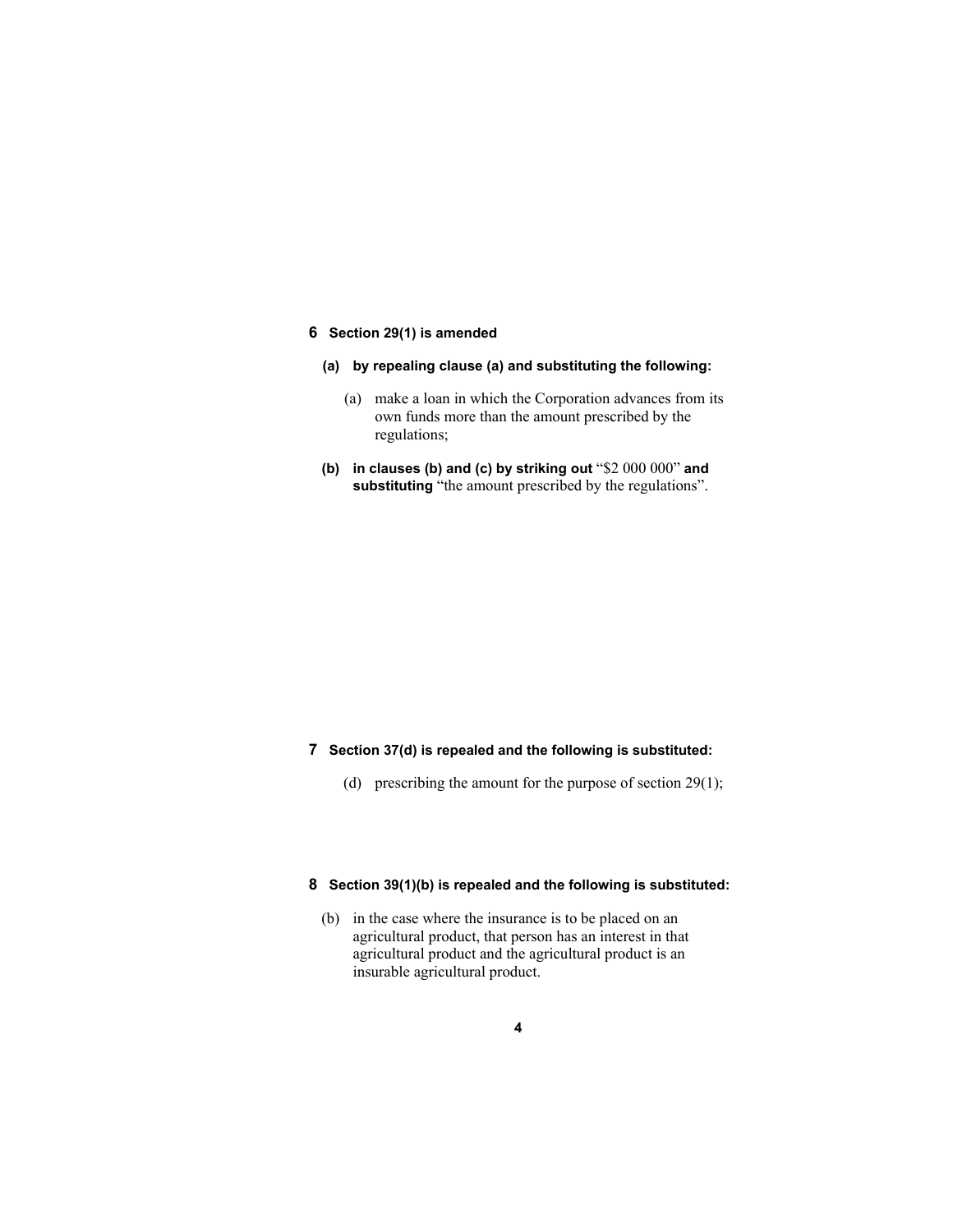*be used by the Corporation as contributions by the Government of Alberta or another government or person to the Corporation in respect of premiums payable under contracts of insurance entered into by the Corporation.* 

#### **6** Section 29(1) presently reads:

- *29(1) The Corporation must not* 
	- *(a) make a loan in which the Corporation advances more than \$2 000 000 of its own funds;*
	- *(b) execute a guarantee where the Corporation's liability under the guarantee exceeds \$2 000 000;*
	- *(c) make a loan or execute a guarantee if the sum of* 
		- *(i) the proposed advance of the Corporation's own funds or the amount of the Corporation's liability under the proposed guarantee, as the case may be,*
		- *(ii) the outstanding balance of all other loans of the Corporation's own funds to the same person, and*
		- *(iii) the amount of the Corporation's liability under any other guarantee of loans made to the same person*

 *would exceed \$2 000 000.* 

**7** Section 37 presently reads in part:

*37 The Lieutenant Governor in Council may with respect to matters governed by this Division make regulations* 

- *(d) establishing maximum amounts for loans;*
- **8** Section 39(1)(b) presently reads:

*39(1) Where the Corporation offers insurance under this Act and a person who wishes to acquire that insurance is an insurable person, that person may apply to the Corporation for that insurance if*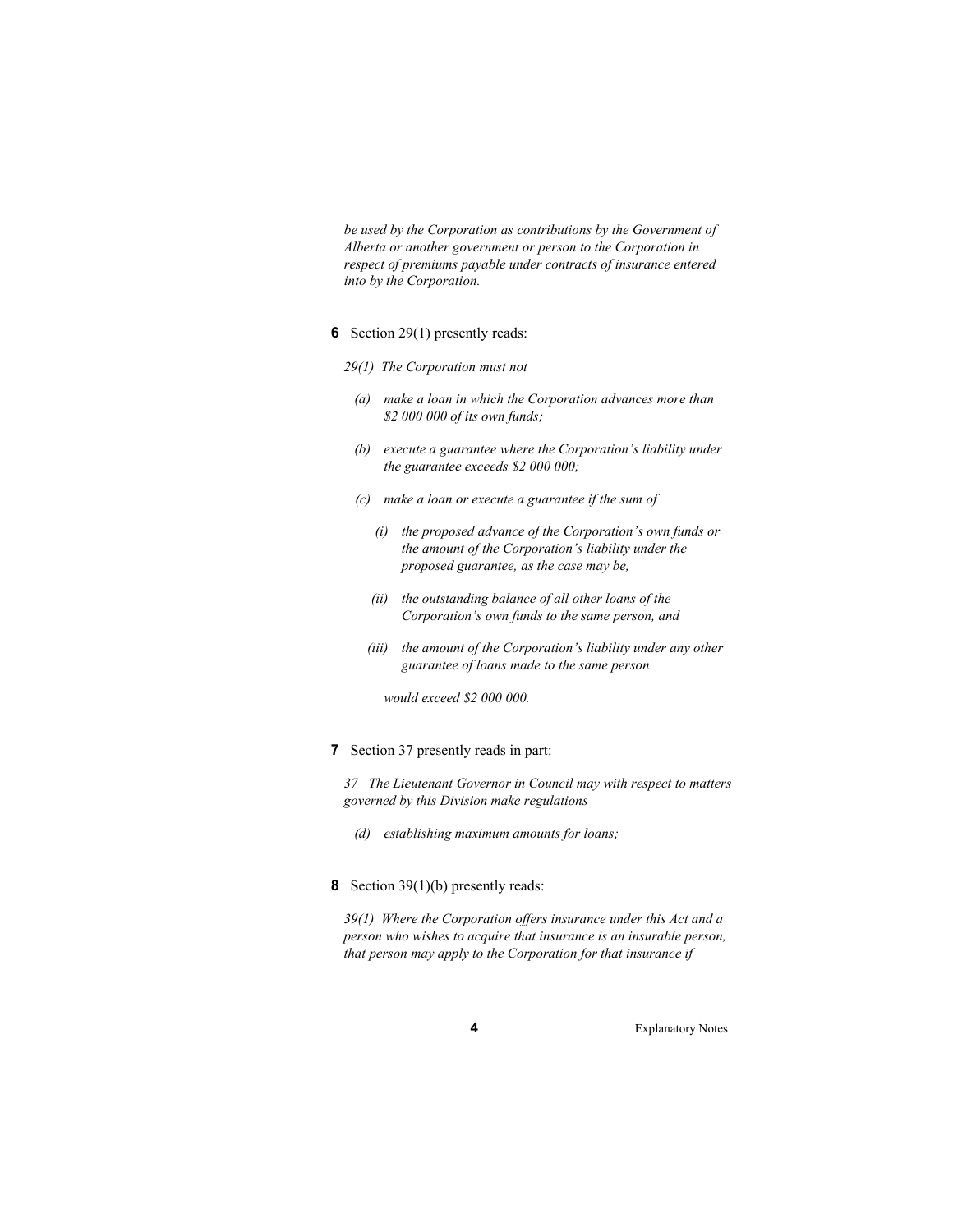## **9 Section 40(2) is amended**

- **(a) in clauses (b) and (d) by striking out** "insurable crop" **and substituting** "insurable agricultural product";
- **(b) by repealing clause (f) and substituting the following:**
	- (f) the basis for determining whether the insured person has suffered a loss and the amount of the loss against which that person is insured;

**10 Section 43(1) is amended by striking out** "hail insurance and crop insurance" **and substituting** "insurance offered by the Corporation under this Act".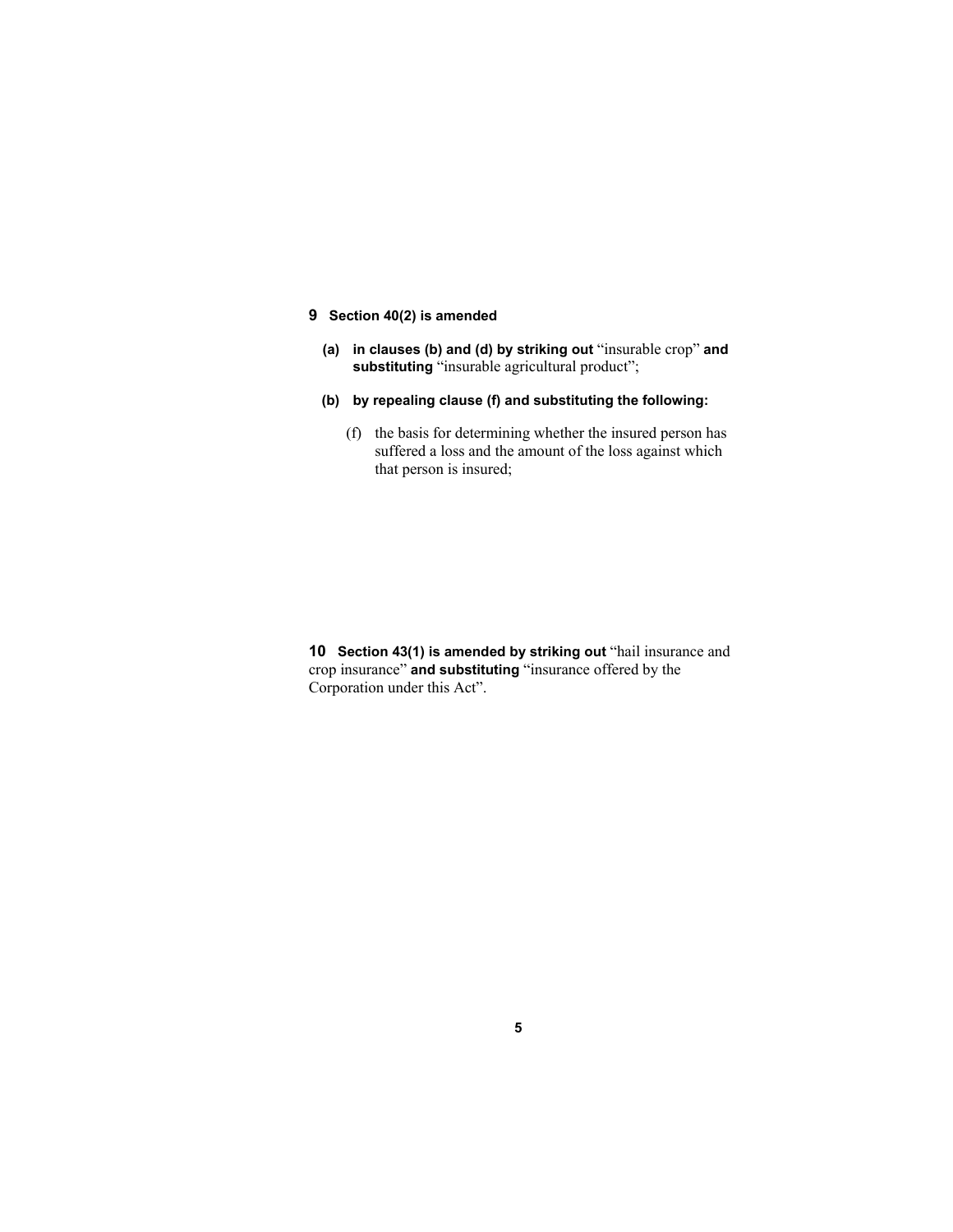*(b) in the case where the insurance is to be placed on a crop, that person has an interest in that crop and the crop is an insurable crop.* 

#### **9** Section 40(2) presently reads in part:

*(2) Subject to this Division, the insurance policy issued by the Corporation shall set out the provisions governing the terms and conditions under which the insurance is to be provided and, without restricting the generality of the foregoing, the provisions of the policy may set out any one or more of the following:* 

- *(b) the insurable crop or other matter that is being insured under the policy;*
- *(d) the insurance coverage with respect to the insurable crop or other matter that is insured;*
- *(f) the basis for determining whether the insured person has suffered a loss and the amount of the loss against which that person is insured by reference to the stage of the maturity of the crop, the actual yield and the long-term average yield;*

#### **10** Section 43(1) presently reads:

*43(1) With respect to hail insurance and crop insurance the following applies:* 

- *(a) a contract of insurance between the Corporation and the applicant for the insurance does not come into force until the Corporation either confirms the acceptance by the Corporation of the application for insurance or confirms that the contract is in force;*
- *(b) where the Corporation confirms the acceptance of an application for insurance or that a contract of insurance is in force, the insurance is effective on the date specified in the contract of insurance or in the confirmation;*
- *(c) a claim under a contract of insurance must be made,* 
	- *(i) where the contract of insurance makes provision as to the time within which a claim is to be made, within that time,*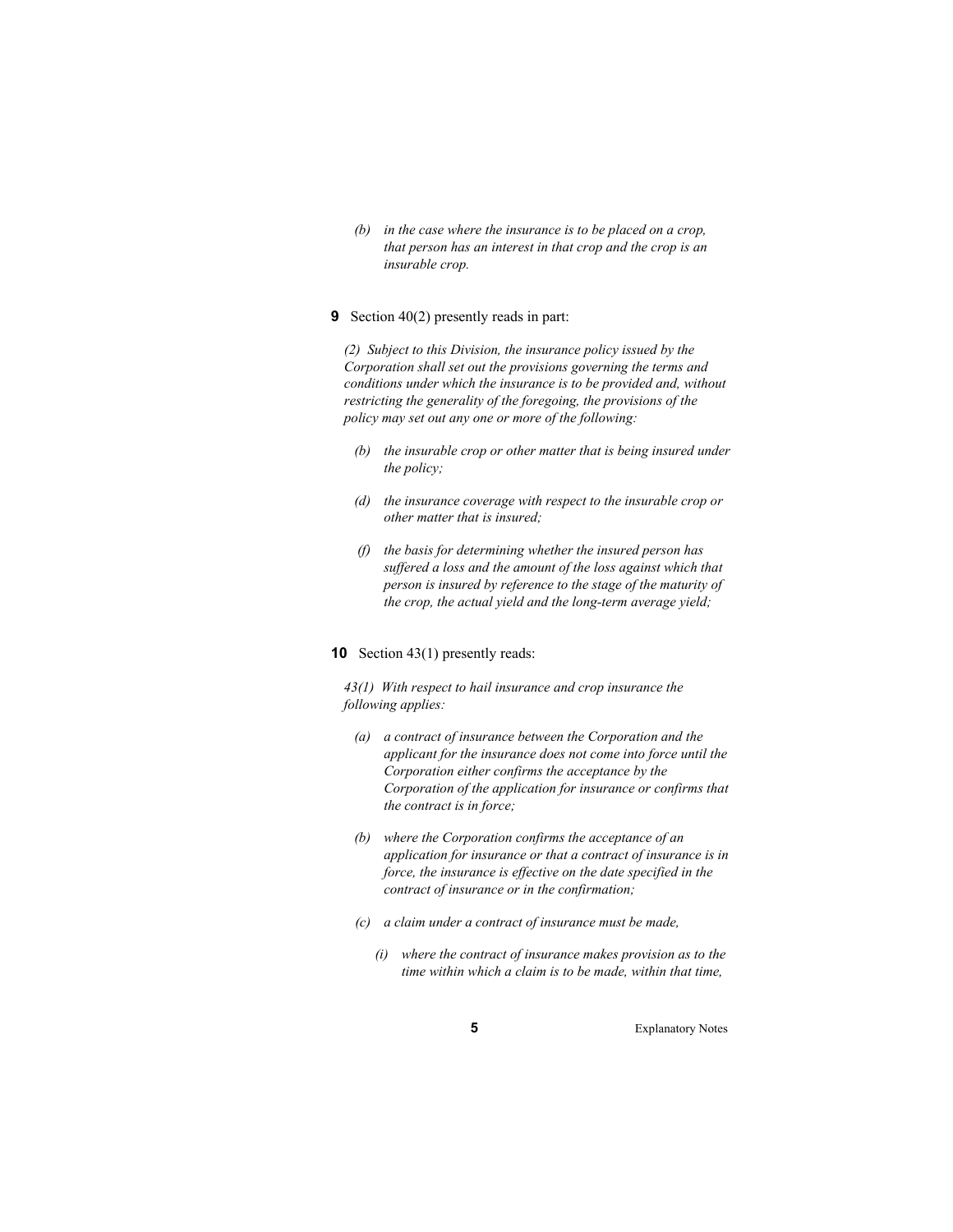**11 Section 45(b) is amended by striking out** "insurable crops" **and substituting** "insurable agricultural products".

## **12 Section 46 is amended**

## **(a) by repealing subsection (2) and substituting the following:**

- **(2)** The lien is on
	- (a) all agricultural products of the applicant or in which the applicant has an interest in the year for which the premium is payable and in each of the next 3 years,
	- (b) all proceeds owing to the applicant from the sale of any agricultural product referred to in clause (a), and
	- (c) all amounts payable to the applicant pursuant to any claim for loss or damage under any policy issued by the Corporation.
- **(b) in subsection (6)**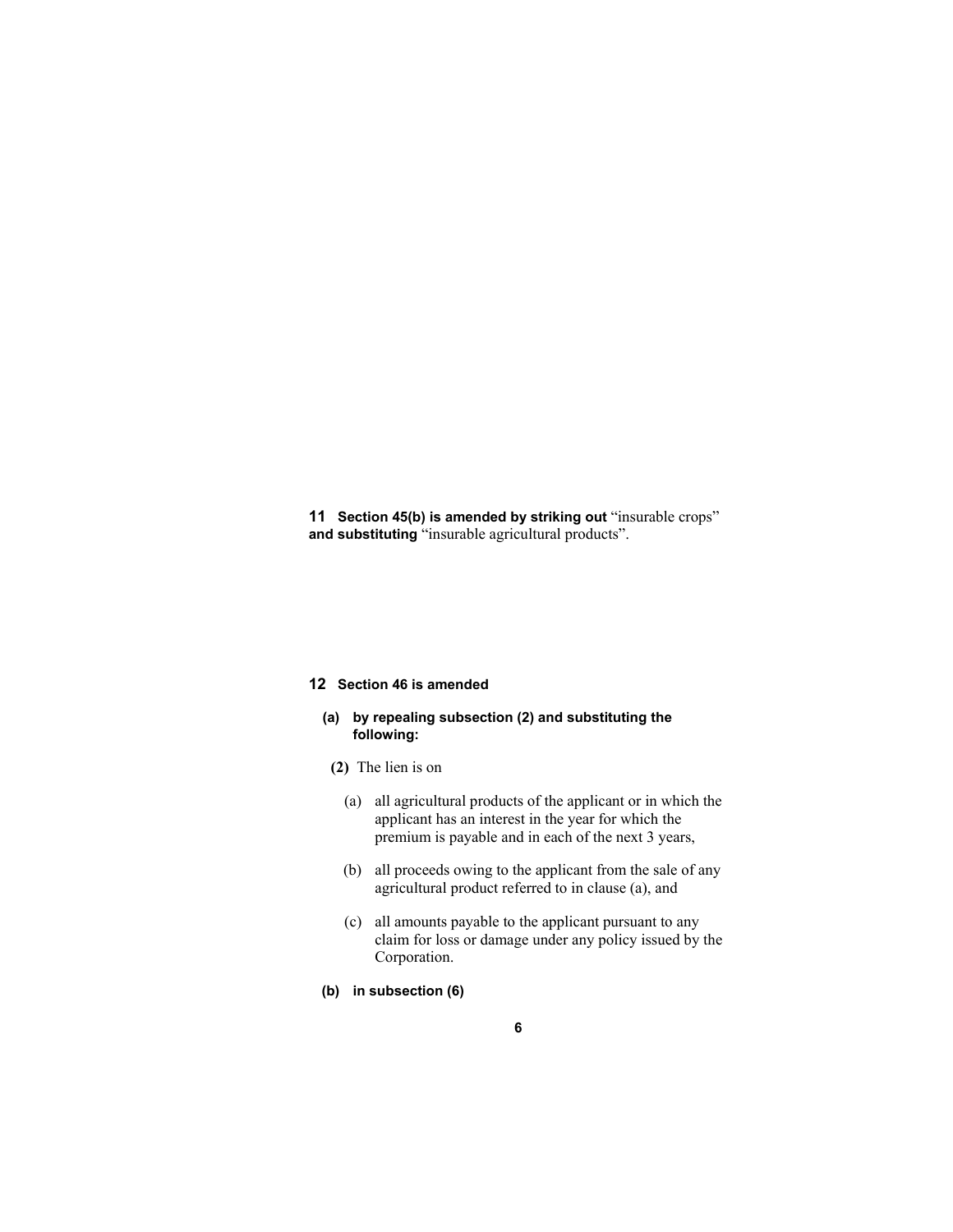- *(ii) subject to subclause (i), before December 1 in the calendar year within which the loss occurred, or*
- *(iii) within such longer period of time as the Corporation may allow;*
- *(d) where a loss occurs for which a claim may be made under a contract of insurance, no action shall be commenced in respect of the claim at any time after one year from the last day in respect of which a claim could have been made in respect of that contract;*
- *(e) where a claim is not made within the time prescribed by clause (c) or an action is not commenced within the time referred to in clause (d), the claim is extinguished.*

#### **11** Section 45(b) presently reads:

*45 Where the Corporation provides insurance under this Act, the Corporation may offer that insurance* 

 *(b) only to insurable persons who have insurable crops located on land situated within certain areas as specified by the Corporation.* 

#### **12** Section 46 presently reads in part:

#### *(2) The lien is on*

- *(a) all crops grown by the applicant or in which the applicant has an interest in the year for which the premium is payable and in each of the next 3 years,*
- *(b) all proceeds owing to the applicant from the sale of any crop referred to in clause (a), and*
- *(c) all amounts payable to the applicant pursuant to any claim for loss or damage under any policy issued by the Corporation.*

*(6) A person who is the grower of or who is entitled to a crop that is subject to a lien under this section and who either on the person's own behalf or by the person's servant or agent directly or indirectly*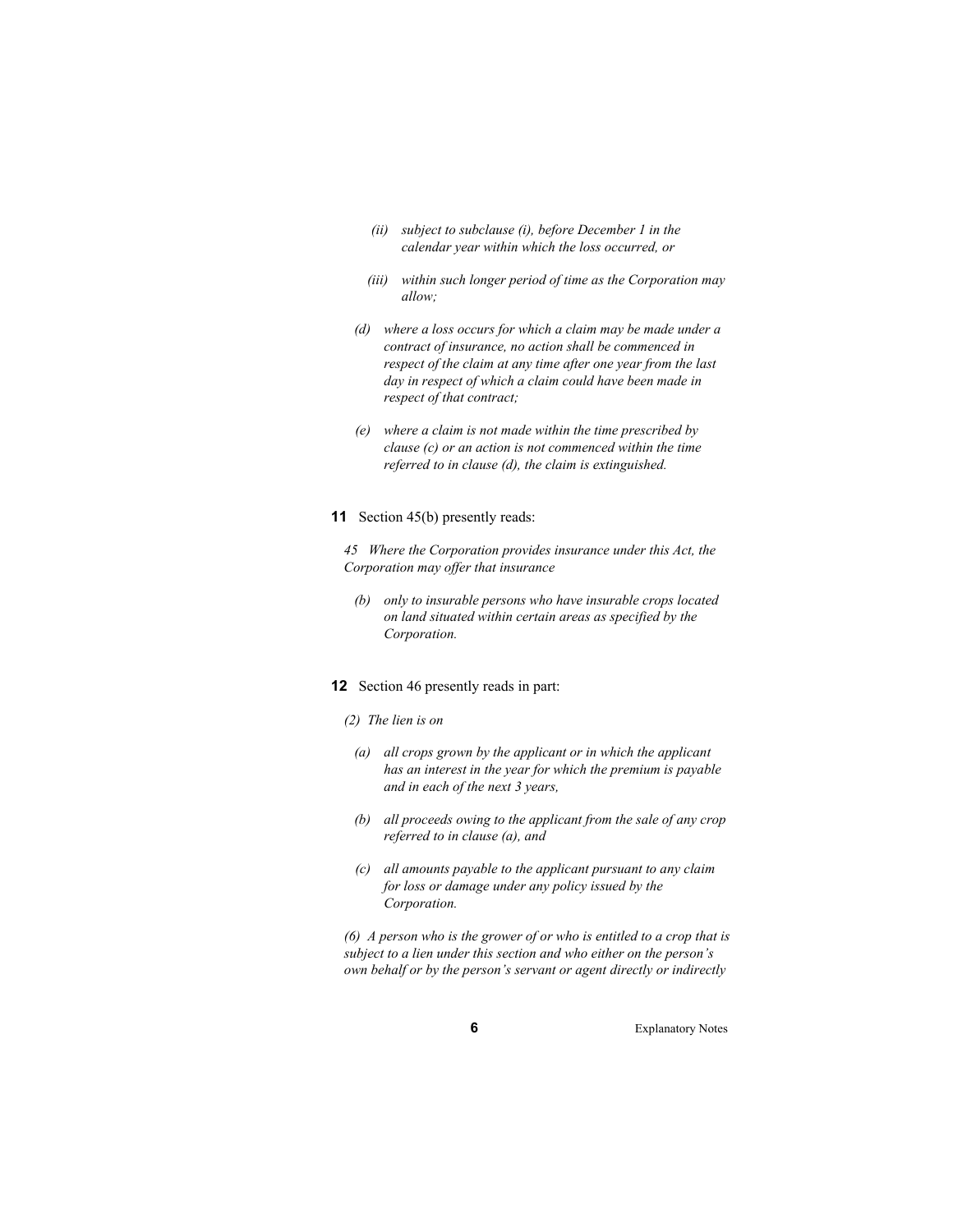## **(i) by striking out the portion preceding clause (a) and substituting the following:**

**(6)** A person who produces or owns or is entitled to an agricultural product that is subject to a lien under this section and who either on the person's own behalf or by the person's employee or agent directly or indirectly sells, ships or otherwise disposes of any of the agricultural product or any proceeds from the agricultural product

## **(ii) by striking out** "\$1000" **and substituting** "\$5000";

## **(c) by repealing subsection (7) and substituting the following:**

**(7)** A person who, knowing that an agricultural product is subject to a lien under this section, buys, sells, receives or disposes of any of that agricultural product and does not apply the proceeds or value of it to satisfy the lien on it is guilty of an offence and liable to a penalty of not more than \$5000.

## **13 Section 50 is repealed and the following is substituted:**

#### **Surplus**

**50** If in a fiscal year a surplus is realized with respect to the business of providing insurance under this Act, the Corporation may in its discretion, subject to a federal-provincial agreement or other agreement referred to in section 21 or 22 that relates to the insurance, dispose of the surplus or any portion of it among the insured persons or classes of insured persons in that or any subsequent fiscal year on any basis that the Corporation determines.

**14 Section 52 is amended by striking out** "crops" **and substituting** "agricultural products".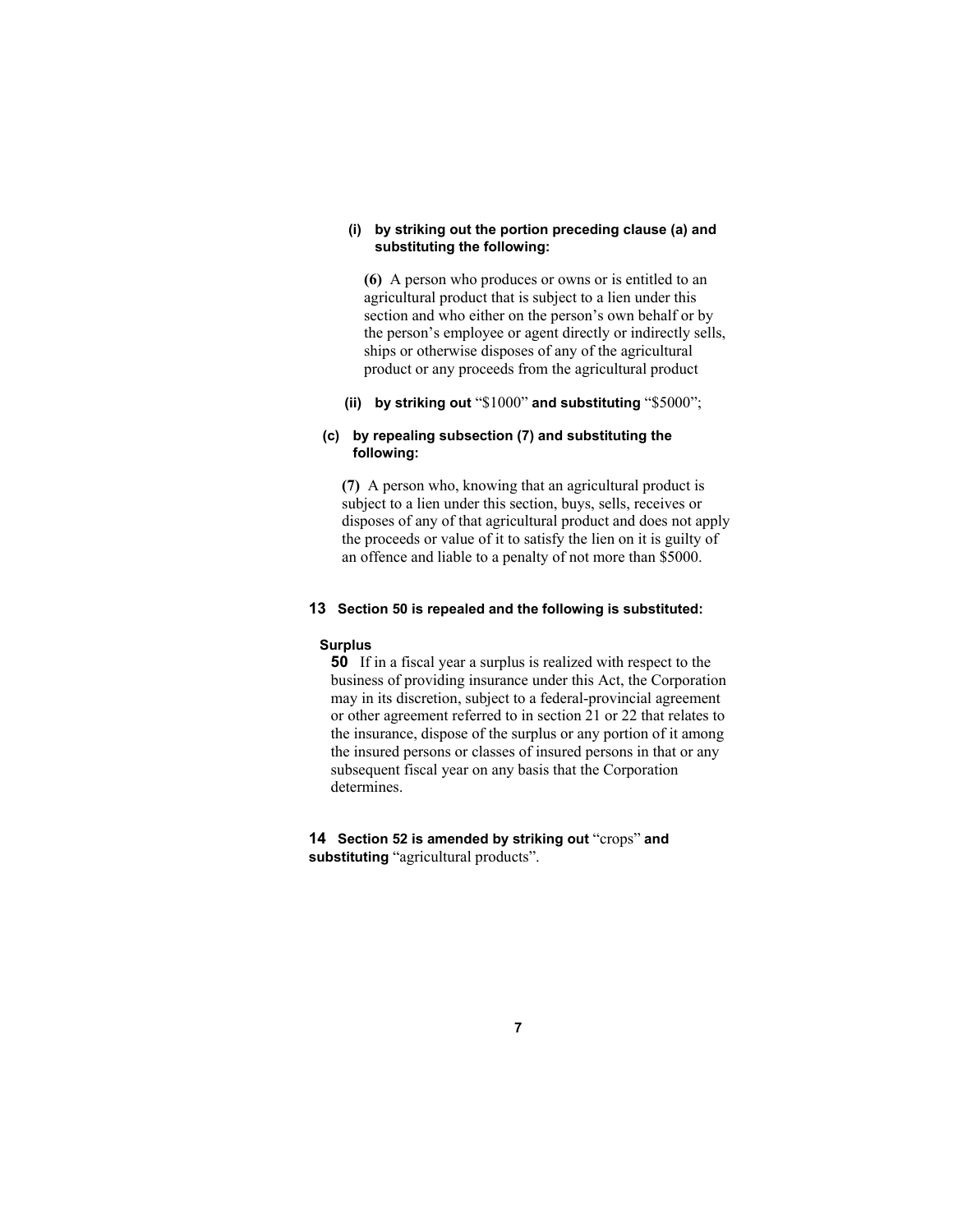*sells, ships or otherwise disposes of any of the crop or any proceeds from the crop* 

*(7) A person who, knowing that a crop is subject to a lien under this section, buys, sells, receives or disposes of any of that crop and does not apply the proceeds or value of it to satisfy the lien on it is guilty of an offence and liable to a penalty of not more than \$1000.* 

**13** Section 50 presently reads:

*50 If in a fiscal year a surplus is realized with respect to the business of providing hail insurance, the Corporation may in its discretion dispose of the surplus or any portion of it among the insured persons or classes of insured persons in that or any subsequent fiscal year on any basis that the Corporation determines.* 

**14** Section 52 presently reads:

*52 Subject to the regulations, the Corporation may make payments for the purposes of providing compensation for loss or damage to crops that is caused by wildlife.*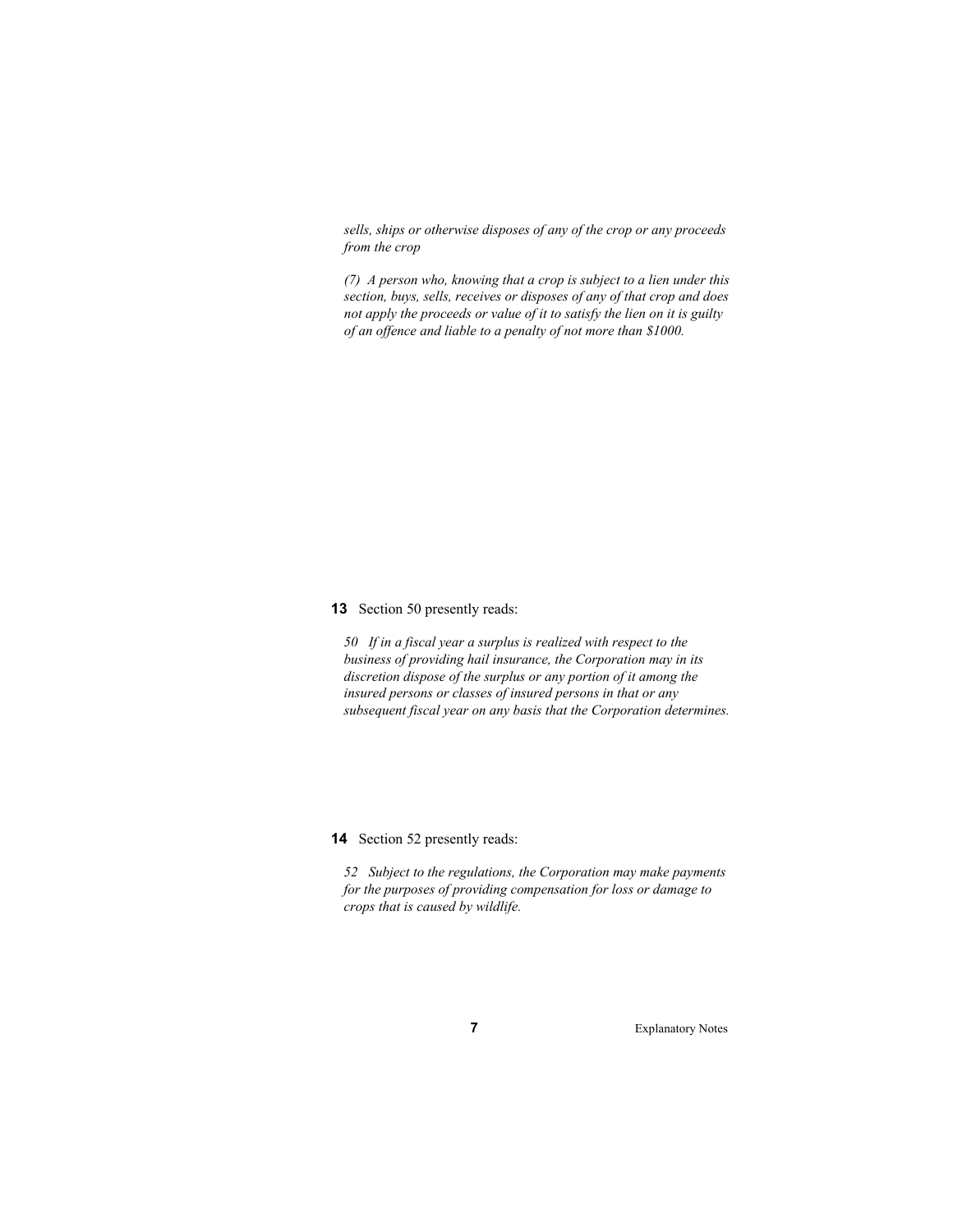## **15 Section 53(b) is repealed and the following is substituted:**

- (b) providing compensation
	- (i) for loss or damage to agricultural products or land,
	- (ii) in respect of an agricultural disaster or emergency,
	- (iii) in respect of market prices of agricultural products, and
	- (iv) in respect of the cost of production in relation to agricultural products.

**16 Section 55.1 is amended by striking out "in respect of a** claim for loss or damage to crops".

**17 Section 56(1)(b), (c) and (d) are amended by striking out**  "crops" **wherever it occurs and substituting** "agricultural products".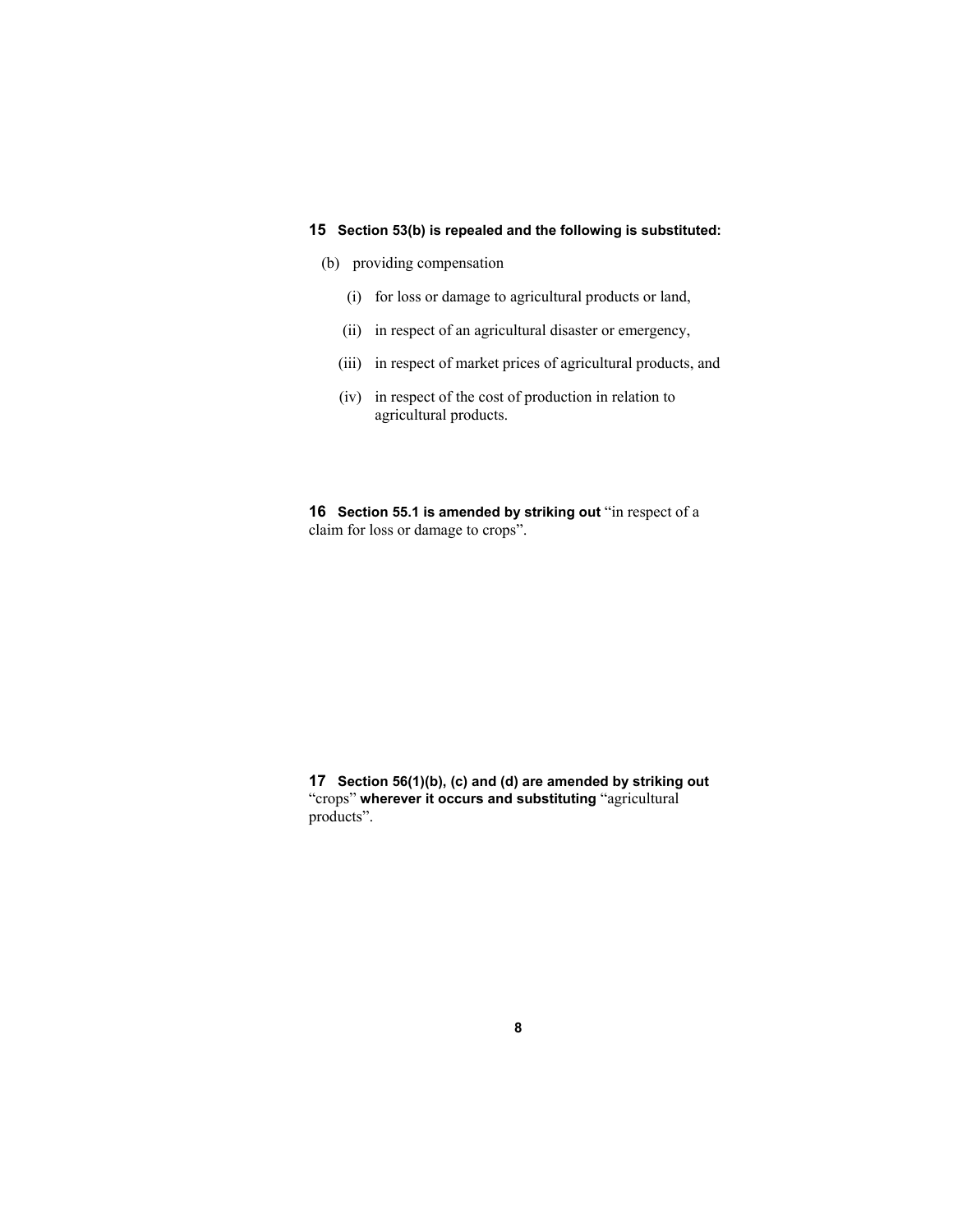#### **15** Section 53(b) presently reads:

*53 In addition to payments pursuant to an insurance program or plan, the Corporation may, subject to the regulations, make payments for the purposes of a program or plan* 

- *(b) providing compensation* 
	- *(i) for loss or damage to crops or land,*
	- *(ii) in respect of an agricultural disaster or emergency,*
	- *(iii) in respect of market prices of crops, and*
	- *(iv) in respect of the cost of production in relation to crops.*
- **16** Section 55.1 presently reads:

*55.1 Any amount payable by the Corporation under this Division in respect of a claim for loss or damage to crops is exempt from writ proceedings under the Civil Enforcement Act or any other form of attachment except for* 

- *(a) any support deduction notice or order for payment under the Maintenance Enforcement Act;*
- *(b) any claim under an assignment permitted by the Corporation;*
- *(c) any right of set-off that the Corporation may have.*
- **17** Section 56(1) presently reads in part:
	- *56(1) The Lieutenant Governor in Council may make regulations,* 
		- *(b) with respect to a program or plan, other than an insurance program or plan, that provides for farm income assistance or stabilization or the payment of compensation for loss or damage to crops or land or in respect of agricultural disasters or emergencies,* 
			- *(i) establishing such a program or plan;*
			- *(ii) governing the operation of a program or plan established under subclause (i);*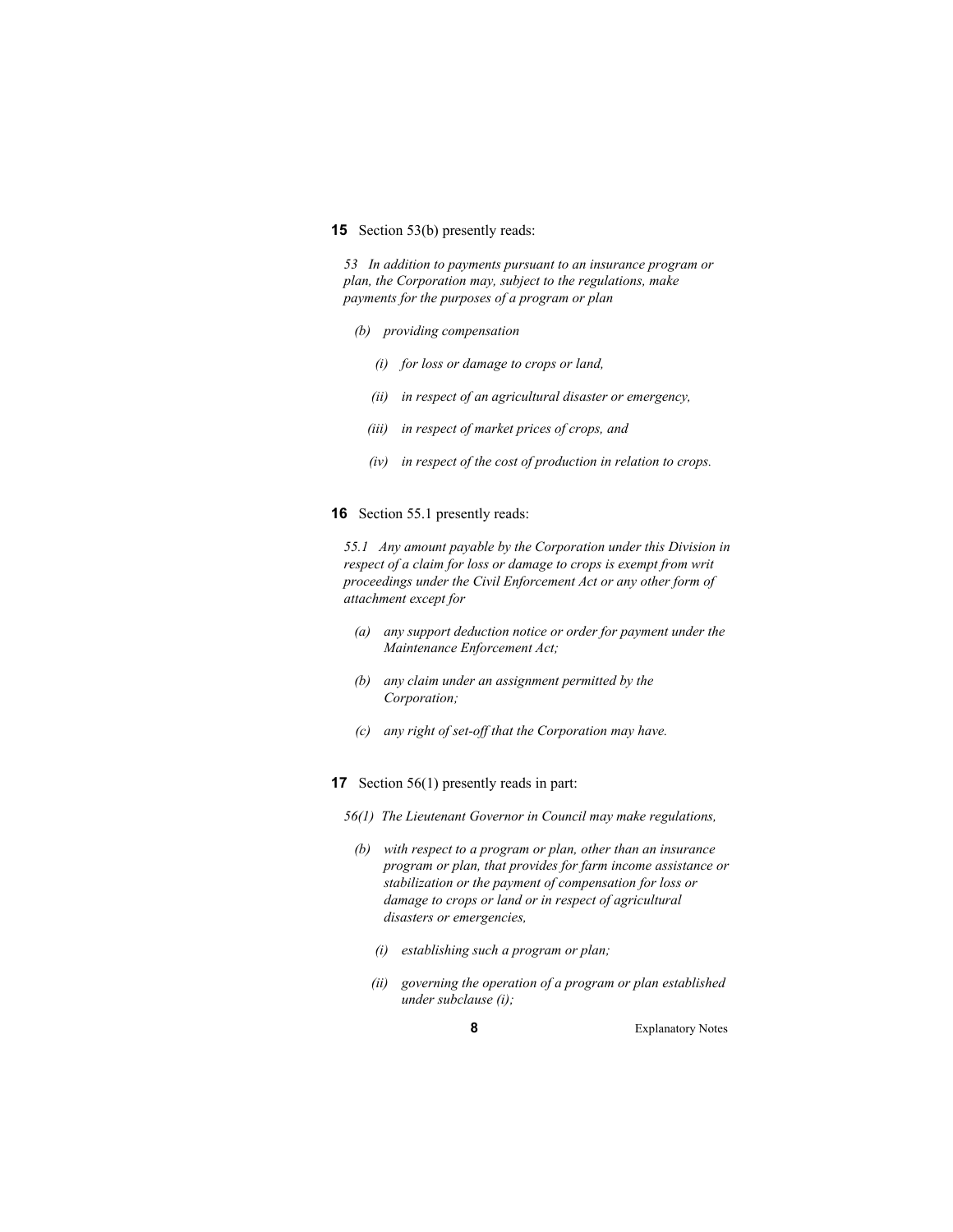**18 Sections 67.1 and 68 are repealed.**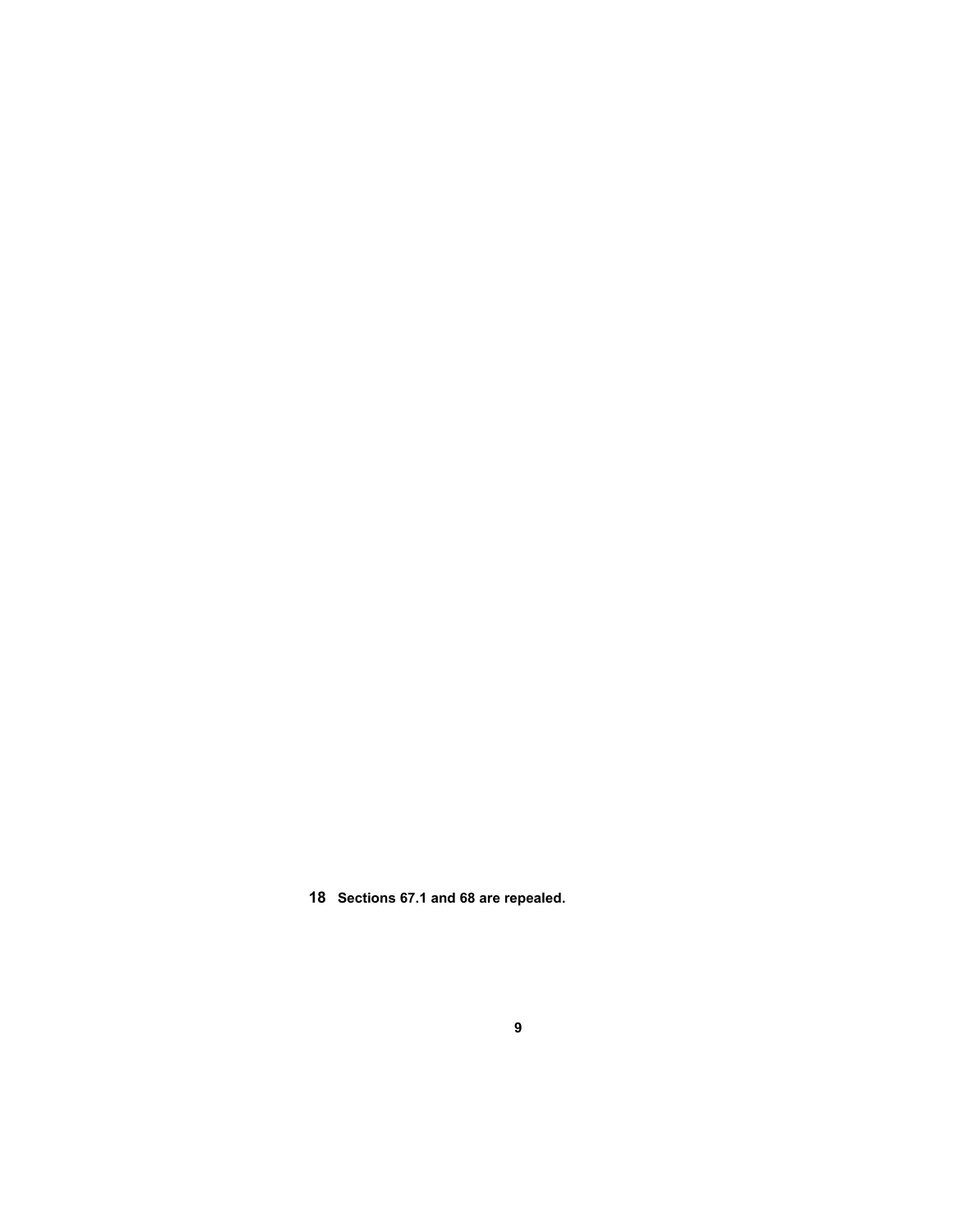- *(iii) governing the payments that may be provided under a program or plan established under subclause (i);*
- *(iv) authorizing the recovery of overpayments or payments made in error, and governing the manner in which those overpayments and payments may be recovered;*
- *(c) with respect to the provision of compensation under section 52 for loss or damage to crops that is caused by wildlife,* 
	- *(i) prescribing the loss or damage for which compensation may be paid;*
	- *(ii) governing the making of claims for compensation;*
	- *(iii) governing the payment of compensation;*
	- *(iv) authorizing the recovery of overpayments of compensation or payments made in error, and governing the manner in which those overpayments and payments may be recovered;*
- *(d) with respect to any program or plan that provides for compensation with respect to the market prices of crops or the cost of production in relation to crops,* 
	- *(i) establishing such a program or plan;*
	- *(ii) governing the operation of a program or plan established under subclause (i);*
	- *(iii) governing the compensation that may be provided under a program or plan established under subclause (i);*
	- *(iv) authorizing the recovery of overpayments of compensation or payments made in error and governing the manner in which such overpayments and payments may be recovered.*

## **18** Sections 67.1 and 68 presently read:

*67.1 The Minister may make regulations to deal with any difficulty or impossibility resulting from the transition of any matter* 

 *(a) from the Alberta Opportunity Company to the Agriculture Financial Services Corporation, or*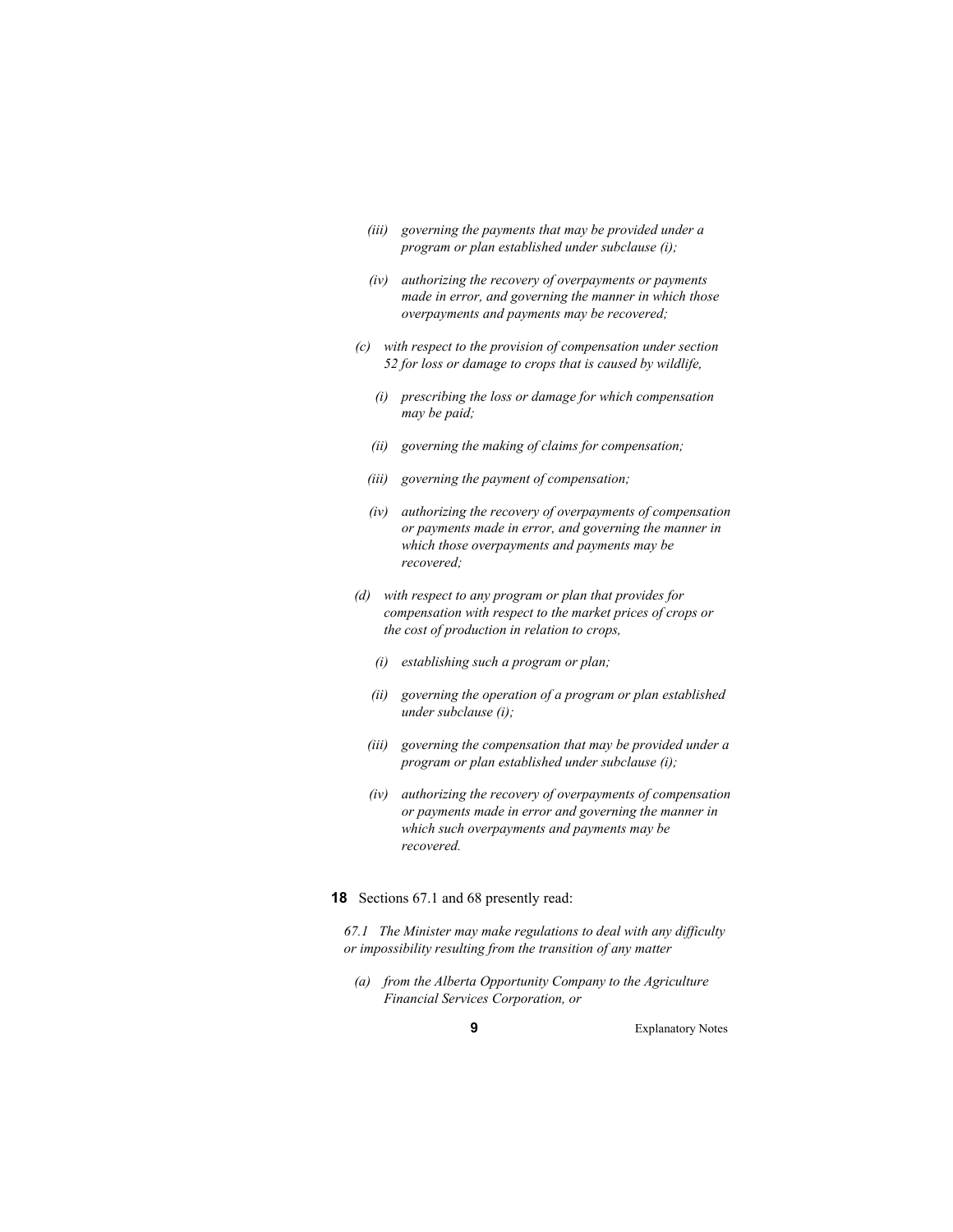**19 This Act comes into force on Proclamation.**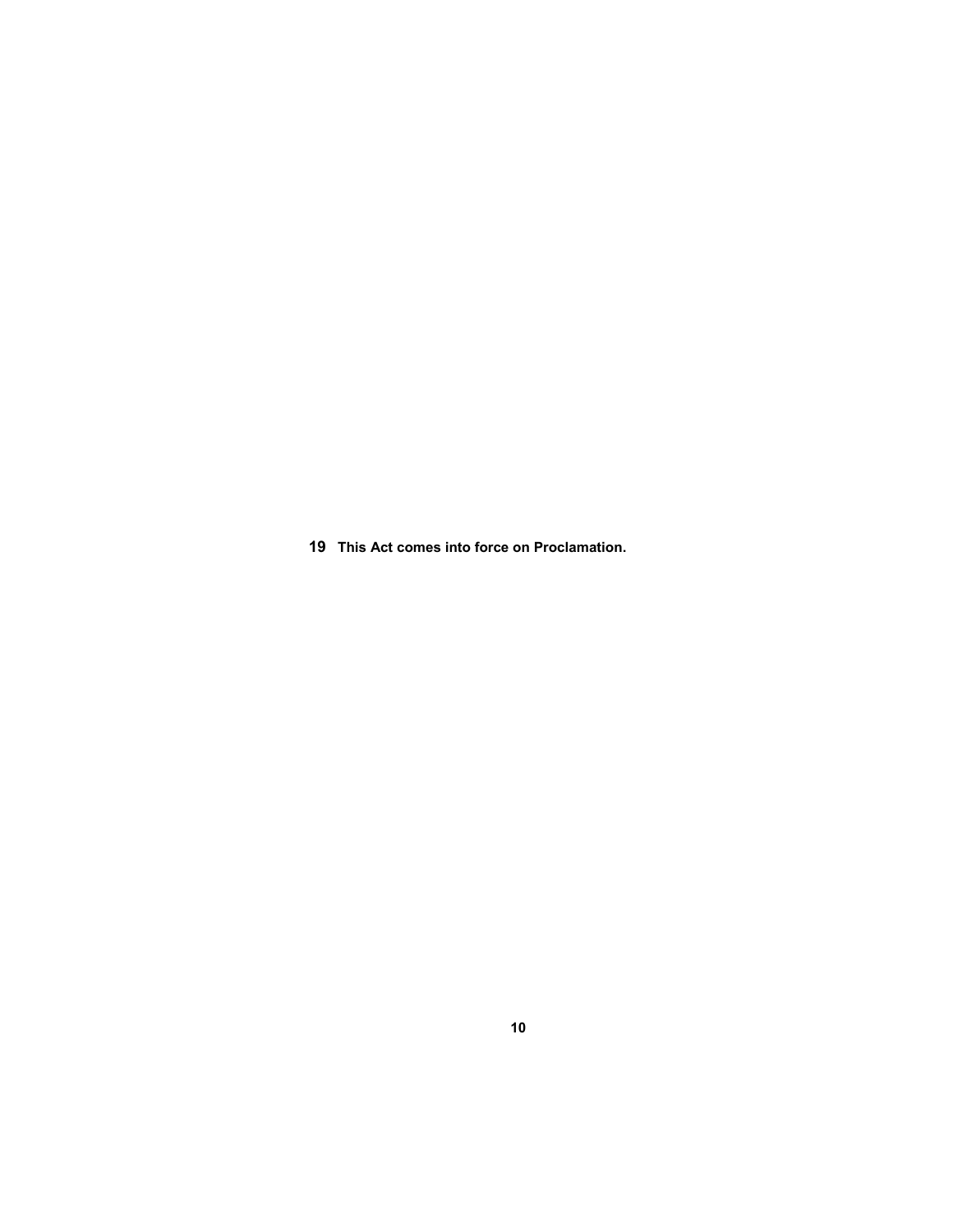- *(b) from under the Alberta Opportunity Fund Act to under the Agriculture Financial Services Act.*
- *68 Notwithstanding this Act, where* 
	- *(a) a person has been issued insurance under the Hail and Crop Insurance Act, RSA 1980 cH-1,*
	- *(b) that insurance is in effect on March 31, 1994, and*
	- *(c) a policy for that insurance has not been issued to the insured person under this Act,*

*that insurance with respect to that person shall, until a policy for that insurance is issued to that person under this Act, be governed by the Hail and Crop Insurance Act in the same manner as if the Hail and Crop Insurance Act had not been repealed.* 

**19** Coming into force.